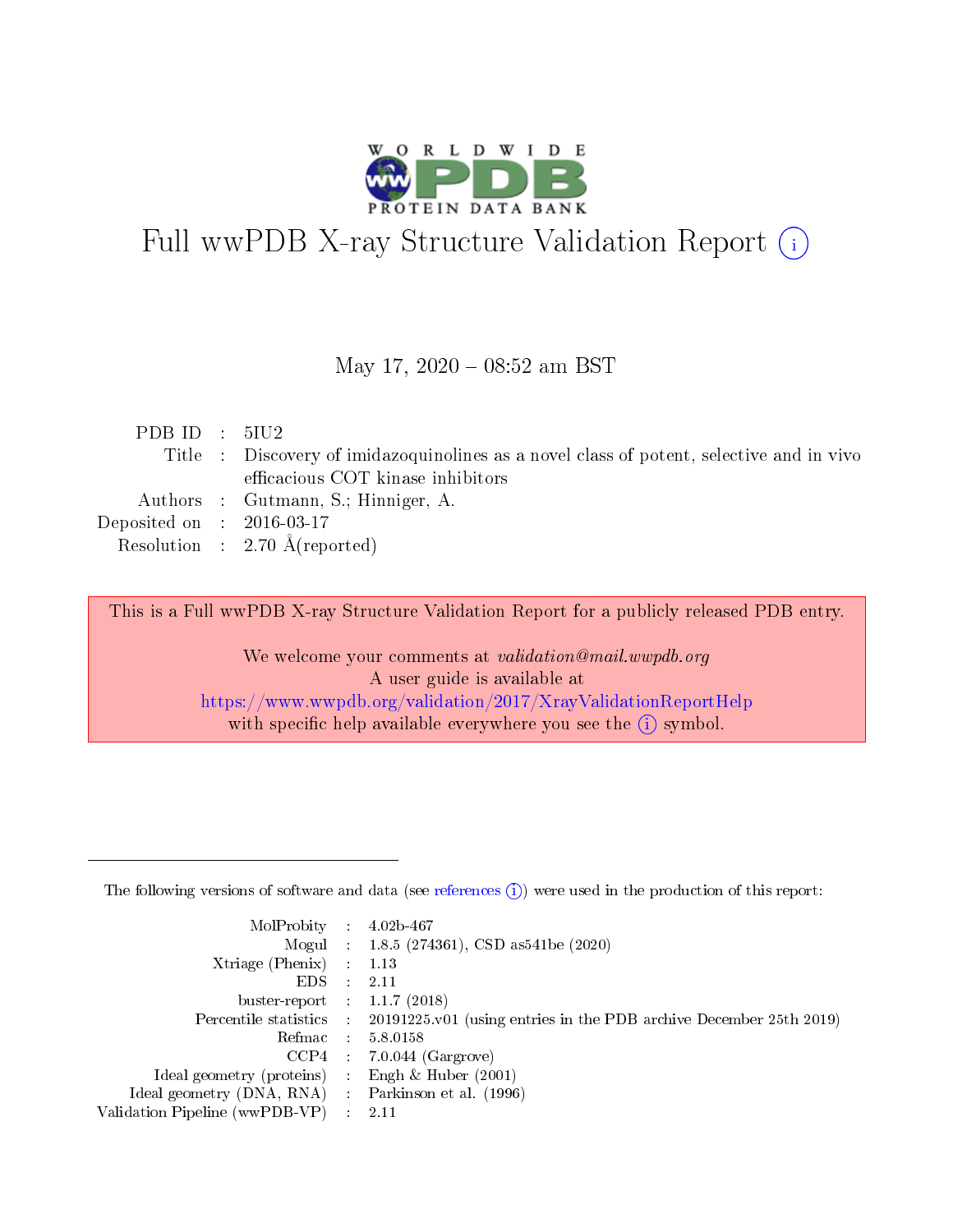# 1 [O](https://www.wwpdb.org/validation/2017/XrayValidationReportHelp#overall_quality)verall quality at a glance  $(i)$

The following experimental techniques were used to determine the structure: X-RAY DIFFRACTION

The reported resolution of this entry is 2.70 Å.

Percentile scores (ranging between 0-100) for global validation metrics of the entry are shown in the following graphic. The table shows the number of entries on which the scores are based.



| Metric                | Whole archive<br>$(\#\text{Entries})$ | Similar resolution<br>$(\#\text{Entries},\,\text{resolution}\,\,\text{range}(\textup{\AA}))$ |
|-----------------------|---------------------------------------|----------------------------------------------------------------------------------------------|
| $R_{free}$            | 130704                                | $2808(2.70-2.70)$                                                                            |
| Clashscore            | 141614                                | $3122(2.70-2.70)$                                                                            |
| Ramachandran outliers | 138981                                | $3069(2.70-2.70)$                                                                            |
| Sidechain outliers    | 138945                                | $3069(2.70-2.70)$                                                                            |
| RSRZ outliers         | 127900                                | $\overline{2737 (2.70-2.70)}$                                                                |

The table below summarises the geometric issues observed across the polymeric chains and their fit to the electron density. The red, orange, yellow and green segments on the lower bar indicate the fraction of residues that contain outliers for  $>=3, 2, 1$  and 0 types of geometric quality criteria respectively. A grey segment represents the fraction of residues that are not modelled. The numeric value for each fraction is indicated below the corresponding segment, with a dot representing fractions  $\epsilon=5\%$  The upper red bar (where present) indicates the fraction of residues that have poor fit to the electron density. The numeric value is given above the bar.

| Mol | $Chain \  Length$ | Quality of chain |    |    |
|-----|-------------------|------------------|----|----|
|     | ววา<br>. <i>.</i> | $\%$<br>88%      | 6% | 6% |
|     | າາດ<br>ے ت        | $\%$<br>87%      | 7% | 6% |

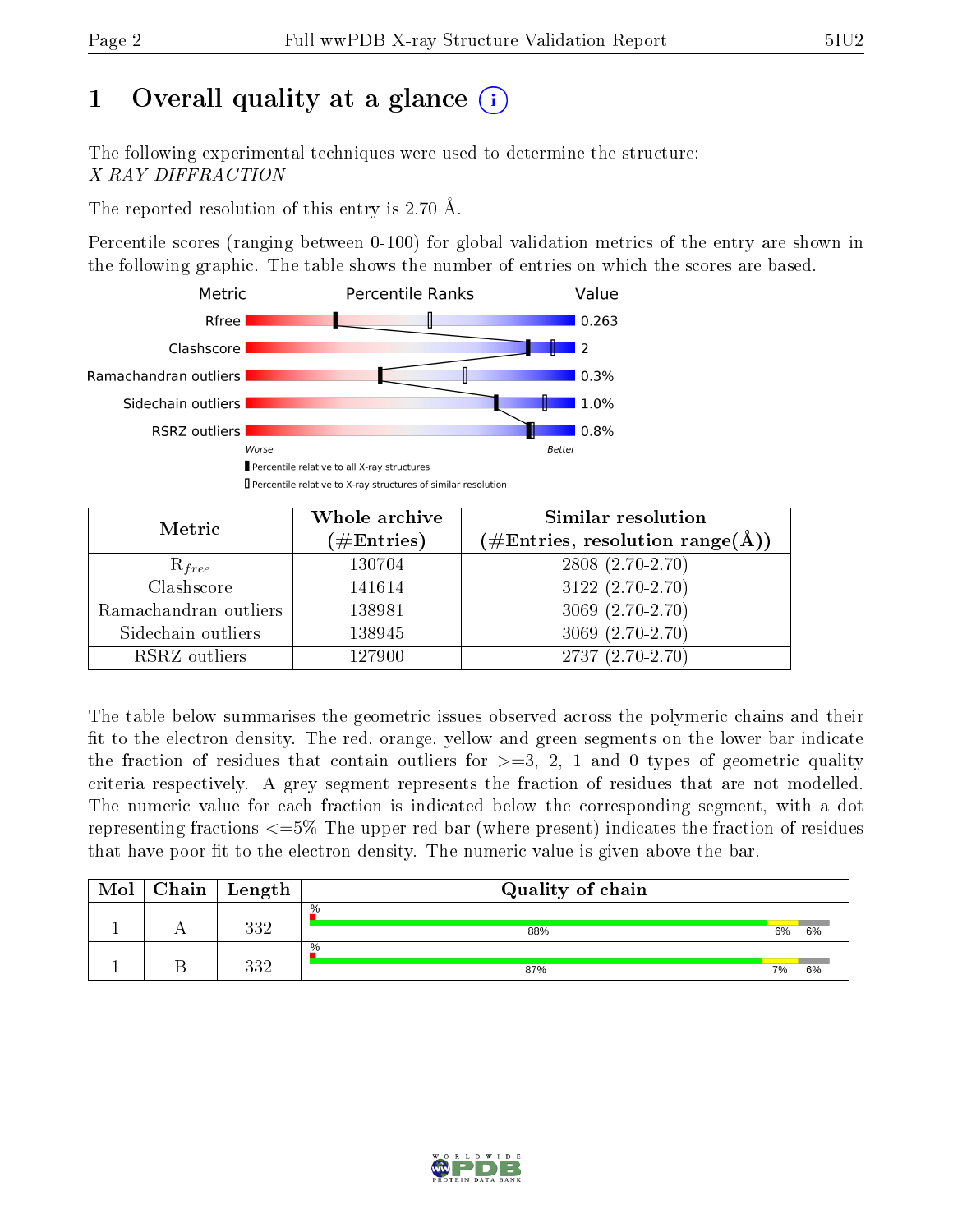# 2 Entry composition  $\left( \cdot \right)$

There are 3 unique types of molecules in this entry. The entry contains 4999 atoms, of which 0 are hydrogens and 0 are deuteriums.

In the tables below, the ZeroOcc column contains the number of atoms modelled with zero occupancy, the AltConf column contains the number of residues with at least one atom in alternate conformation and the Trace column contains the number of residues modelled with at most 2 atoms.

• Molecule 1 is a protein called Mitogen-activated protein kinase kinase kinase 8.

| Mol | Chain   Residues |               |                | Atoms |     |    | $\text{ZeroOcc}$   AltConf   Trace |  |
|-----|------------------|---------------|----------------|-------|-----|----|------------------------------------|--|
|     | 312              | Total<br>2387 | 1538           | -N    |     |    |                                    |  |
|     |                  |               |                | 405   | 430 | 14 |                                    |  |
|     | 313              | $\rm Total$   | $\overline{C}$ |       |     |    |                                    |  |
|     |                  | 2388          | 1538           | 403   | 433 | 14 |                                    |  |

There are 4 discrepancies between the modelled and reference sequences:

| Chain |    | Residue   Modelled | Actual | Comment                           | Reference         |
|-------|----|--------------------|--------|-----------------------------------|-------------------|
|       | 64 | GLY                |        | expression tag                    | <b>UNP P41279</b> |
|       | 65 | <b>PRO</b>         |        | expression tag   UNP P41279       |                   |
| B     | 64 | GLY                |        | expression tag   UNP P41279       |                   |
|       | 65 | <b>PRO</b>         |        | expression tag $\vert$ UNP P41279 |                   |

• Molecule 2 is N-[2-(morpholin-4-yl)ethyl]-6-(8-phenyl-1H-imidazo[4,5-c][1,7]naphthyridin-1yl)-1,3-benzothiazol-2-amine (three-letter code: 6DA) (formula:  $C_{28}H_{25}N_7OS$ ).



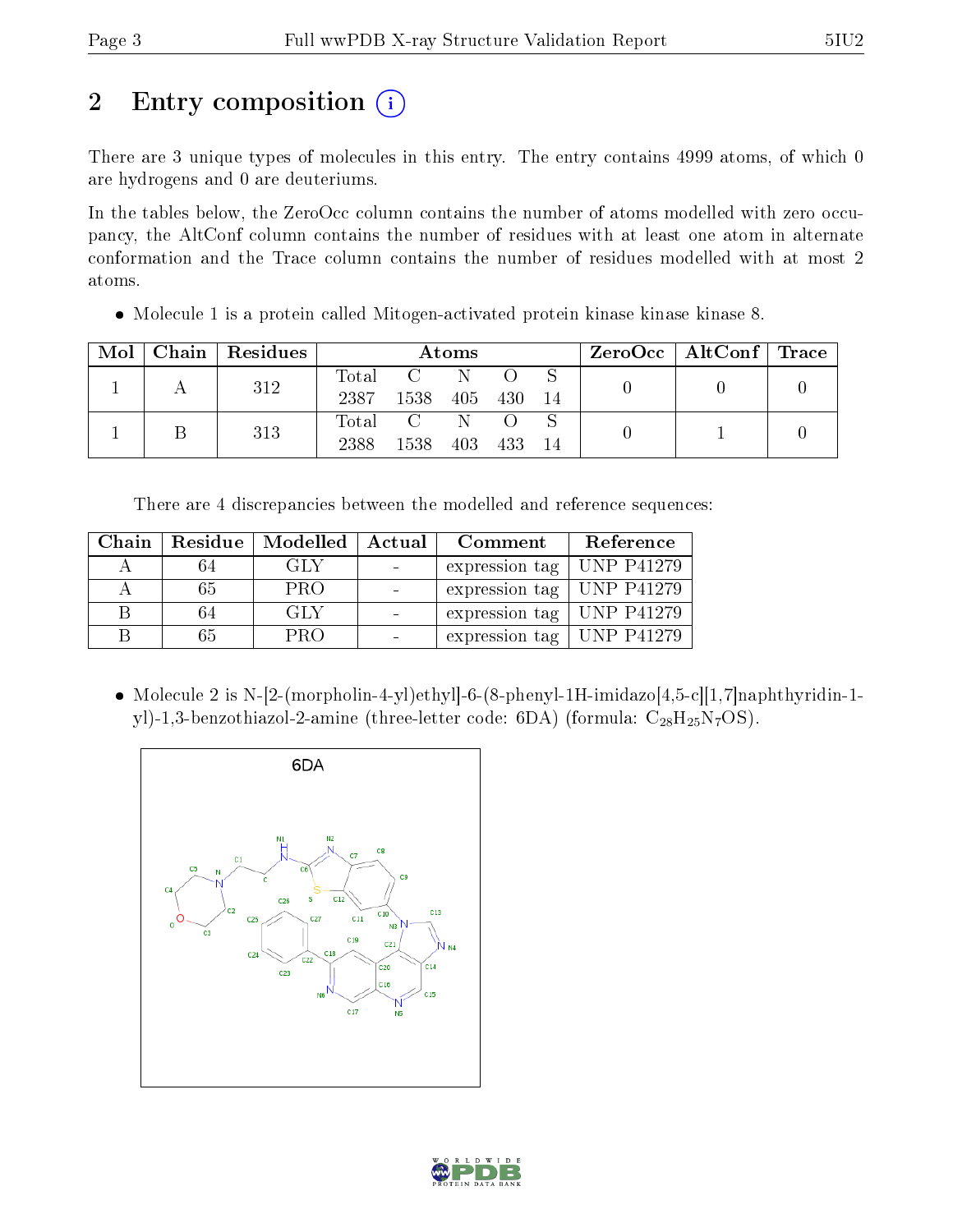| Mol | $\mid$ Chain $\mid$ Residues $\mid$ | Atoms         |  |        | $\rm ZeroOcc \mid AltConf$ |  |  |  |
|-----|-------------------------------------|---------------|--|--------|----------------------------|--|--|--|
|     |                                     | Total C N O S |  |        |                            |  |  |  |
|     |                                     | 37 28 7 1 1   |  |        |                            |  |  |  |
|     |                                     | Total C N O S |  |        |                            |  |  |  |
|     |                                     | $-27$         |  | 28 7 1 |                            |  |  |  |

 $\bullet\,$  Molecule 3 is water.

|  | Mol   Chain   Residues | Atoms         | ZeroOcc   AltConf |
|--|------------------------|---------------|-------------------|
|  | 79                     | Total O<br>79 |                   |
|  |                        | Total         |                   |

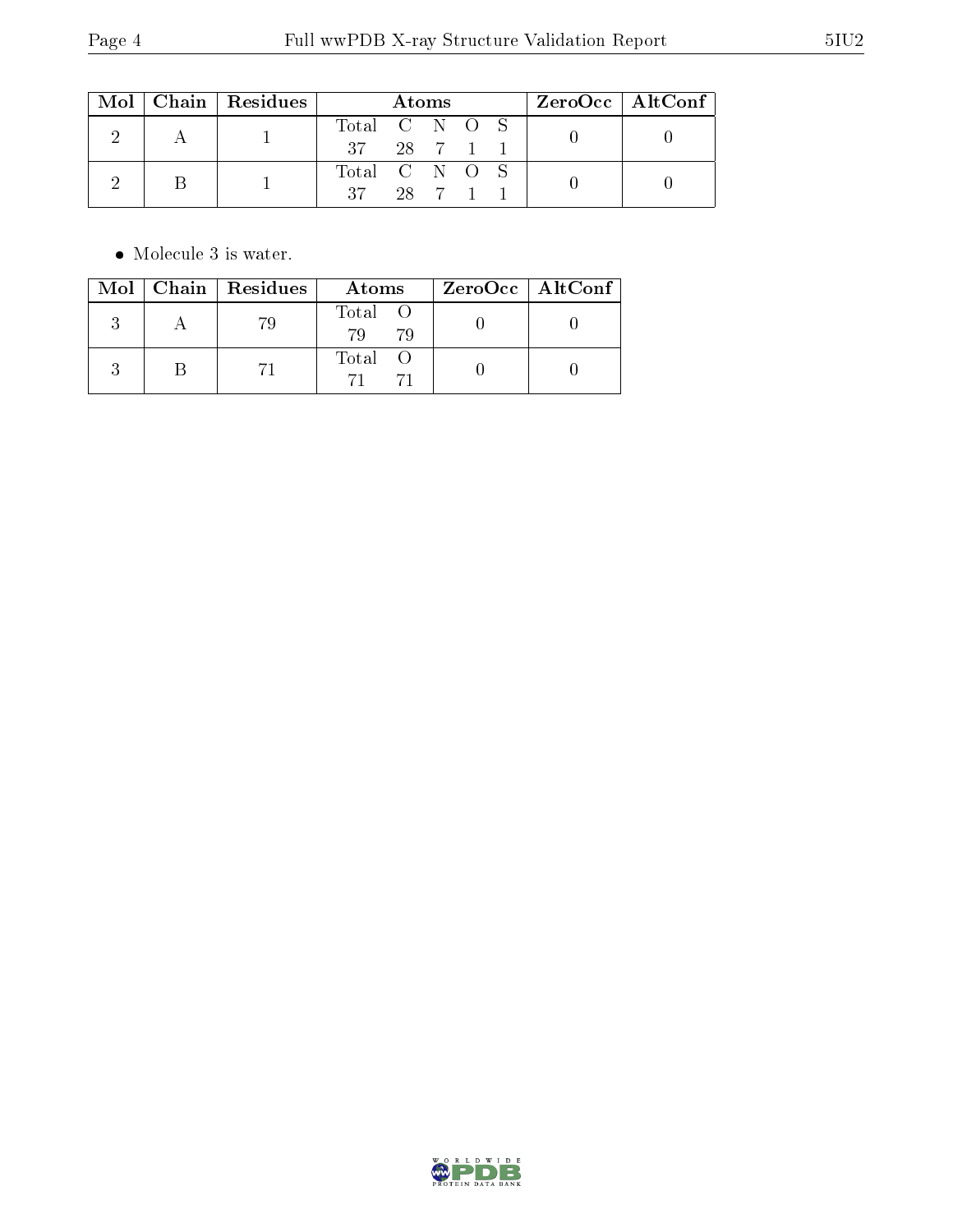# 3 Residue-property plots  $(i)$

These plots are drawn for all protein, RNA and DNA chains in the entry. The first graphic for a chain summarises the proportions of the various outlier classes displayed in the second graphic. The second graphic shows the sequence view annotated by issues in geometry and electron density. Residues are color-coded according to the number of geometric quality criteria for which they contain at least one outlier: green  $= 0$ , yellow  $= 1$ , orange  $= 2$  and red  $= 3$  or more. A red dot above a residue indicates a poor fit to the electron density (RSRZ  $> 2$ ). Stretches of 2 or more consecutive residues without any outlier are shown as a green connector. Residues present in the sample, but not in the model, are shown in grey.

• Molecule 1: Mitogen-activated protein kinase kinase kinase 8



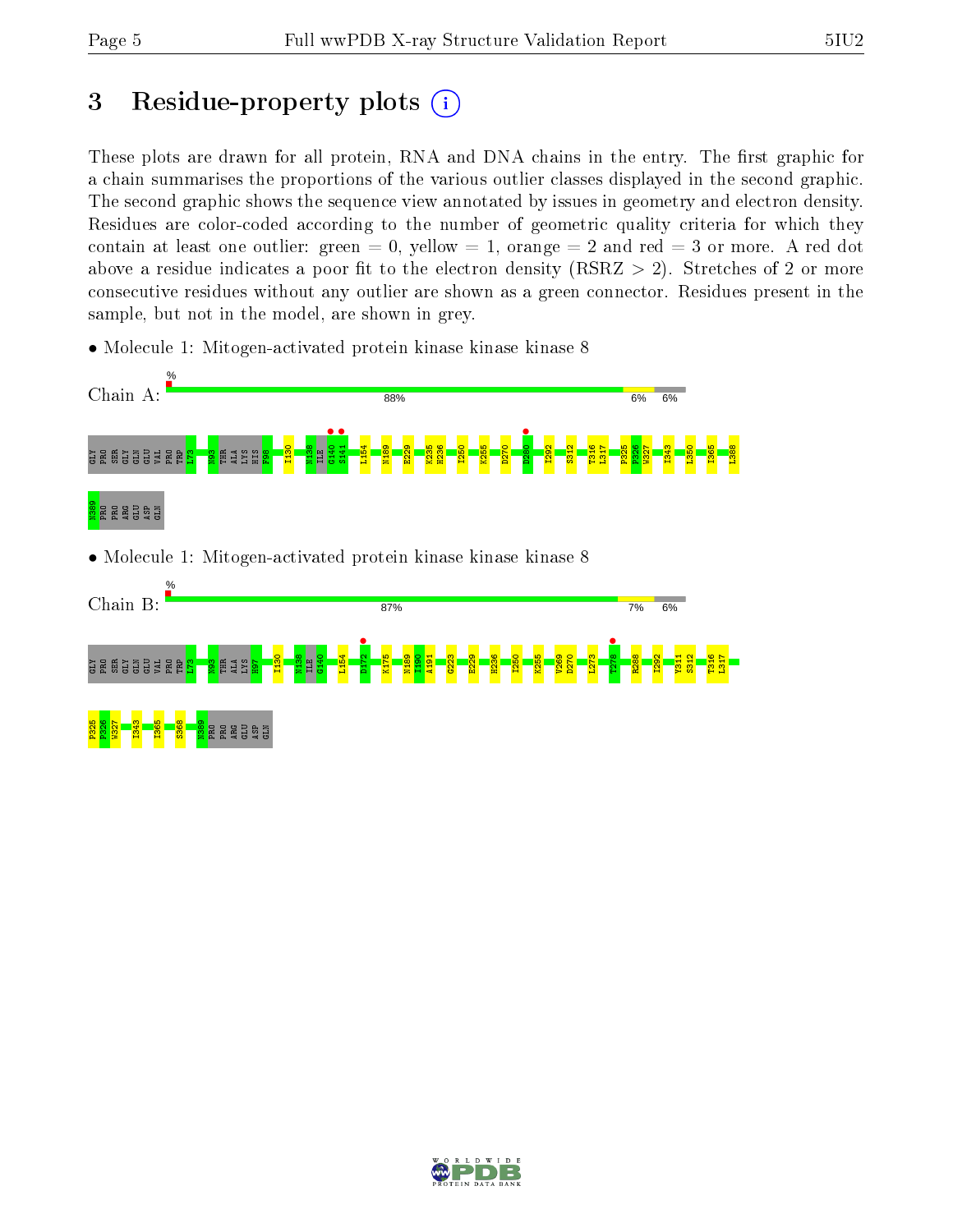# 4 Data and refinement statistics  $(i)$

| Property                                                         | Value                                                                             | Source     |
|------------------------------------------------------------------|-----------------------------------------------------------------------------------|------------|
| Space group                                                      | P 2 21 21                                                                         | Depositor  |
| Cell constants                                                   | $65.48\overline{\text{A}}$ $87.43\overline{\text{A}}$ $125.12\overline{\text{A}}$ | Depositor  |
| a, b, c, $\alpha$ , $\beta$ , $\gamma$                           | $90.00^{\circ}$ $90.00^{\circ}$<br>$90.00^\circ$                                  |            |
| Resolution $(A)$                                                 | $-2.70$<br>58.01                                                                  | Depositor  |
|                                                                  | $58.02 - 2.70$                                                                    | <b>EDS</b> |
| % Data completeness                                              | 99.8 (58.01-2.70)                                                                 | Depositor  |
| (in resolution range)                                            | 99.8 (58.02-2.70)                                                                 | <b>EDS</b> |
| $R_{merge}$                                                      | (Not available)                                                                   | Depositor  |
| $\mathrm{R}_{sym}$                                               | 0.13                                                                              | Depositor  |
| $\langle I/\sigma(I) \rangle^{-1}$                               | $\overline{2.67}$ (at 2.69Å)                                                      | Xtriage    |
| Refinement program                                               | BUSTER $2.11.5$                                                                   | Depositor  |
|                                                                  | 0.233,<br>0.258                                                                   | Depositor  |
| $R, R_{free}$                                                    | $0.236$ ,<br>0.263                                                                | DCC        |
| $R_{free}$ test set                                              | 1019 reflections $(5.00\%)$                                                       | wwPDB-VP   |
| Wilson B-factor $(A^2)$                                          | 32.9                                                                              | Xtriage    |
| Anisotropy                                                       | 0.101                                                                             | Xtriage    |
| Bulk solvent $k_{sol}(\text{e}/\text{A}^3), B_{sol}(\text{A}^2)$ | $0.32$ , $33.0\,$                                                                 | <b>EDS</b> |
| L-test for $\mathrm{twinning}^2$                                 | $< L >$ = 0.49, $< L^2 >$ = 0.32                                                  | Xtriage    |
| Estimated twinning fraction                                      | No twinning to report.                                                            | Xtriage    |
| $F_o, F_c$ correlation                                           | 0.90                                                                              | <b>EDS</b> |
| Total number of atoms                                            | 4999                                                                              | wwPDB-VP   |
| Average B, all atoms $(A^2)$                                     | 29.0                                                                              | wwPDB-VP   |

Xtriage's analysis on translational NCS is as follows: The largest off-origin peak in the Patterson function is  $3.71\%$  of the height of the origin peak. No significant pseudotranslation is detected.

<sup>&</sup>lt;sup>2</sup>Theoretical values of  $\langle |L| \rangle$ ,  $\langle L^2 \rangle$  for acentric reflections are 0.5, 0.333 respectively for untwinned datasets, and 0.375, 0.2 for perfectly twinned datasets.



<span id="page-5-1"></span><span id="page-5-0"></span><sup>1</sup> Intensities estimated from amplitudes.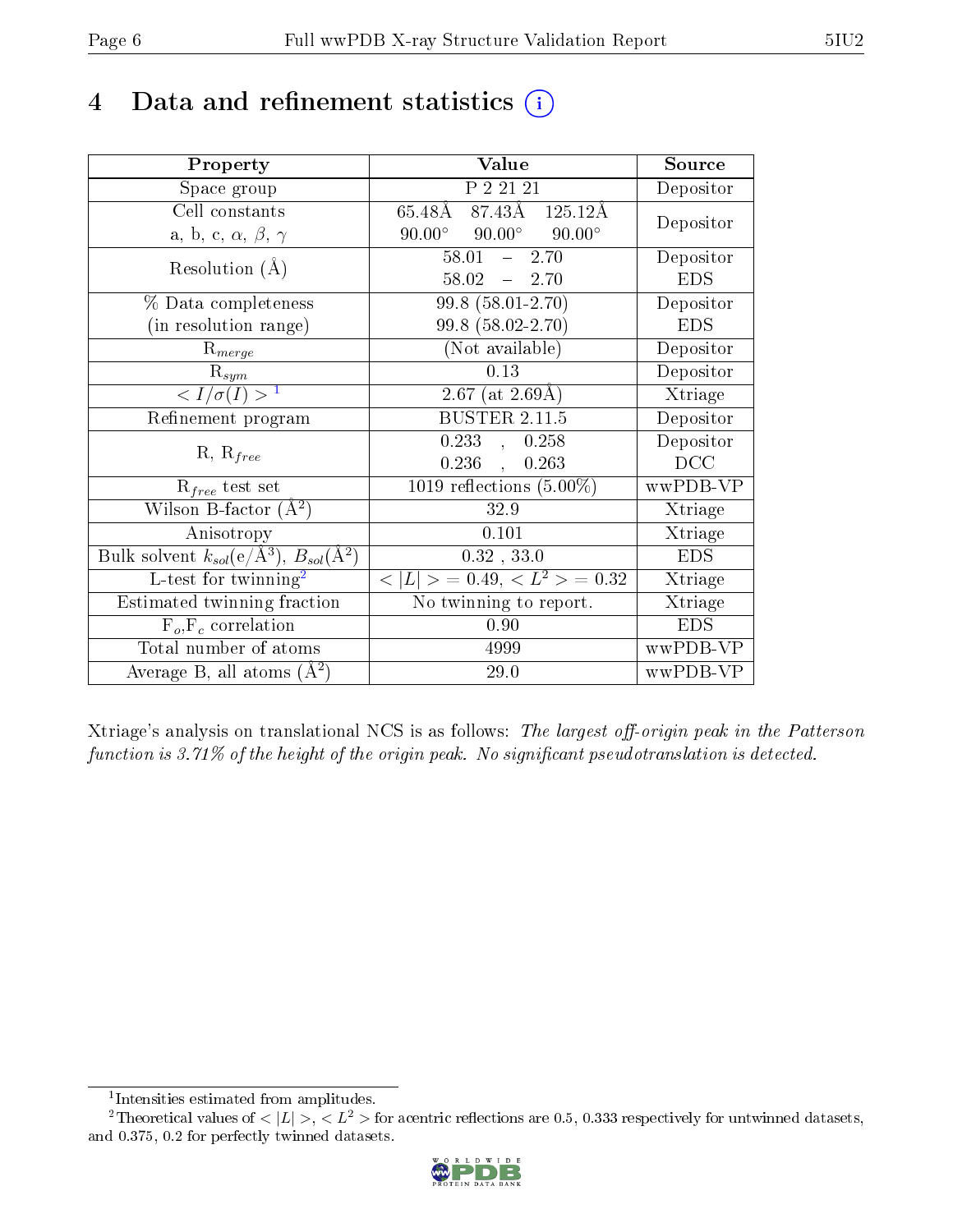# 5 Model quality  $(i)$

# 5.1 Standard geometry  $\overline{()}$

Bond lengths and bond angles in the following residue types are not validated in this section: 6DA

The Z score for a bond length (or angle) is the number of standard deviations the observed value is removed from the expected value. A bond length (or angle) with  $|Z| > 5$  is considered an outlier worth inspection. RMSZ is the root-mean-square of all Z scores of the bond lengths (or angles).

| Mol | Chain |             | Bond lengths | Bond angles |             |  |
|-----|-------|-------------|--------------|-------------|-------------|--|
|     |       | <b>RMSZ</b> | $\# Z  > 5$  | RMSZ        | # $ Z  > 5$ |  |
|     |       | 0.41        | 0/2446       | 0.61        | 0/3328      |  |
|     | R     | 0.40        | 0/2447       | 0.60        | 0/3331      |  |
| AH  | A 11  | 0.40        | 4893         | 0.61        | 0/6659      |  |

Chiral center outliers are detected by calculating the chiral volume of a chiral center and verifying if the center is modelled as a planar moiety or with the opposite hand.A planarity outlier is detected by checking planarity of atoms in a peptide group, atoms in a mainchain group or atoms of a sidechain that are expected to be planar.

|  | $\mid$ Mol $\mid$ Chain $\mid$ #Chirality outliers $\mid$ #Planarity outliers $\mid$ |
|--|--------------------------------------------------------------------------------------|
|  |                                                                                      |

There are no bond length outliers.

There are no bond angle outliers.

There are no chirality outliers.

All (1) planarity outliers are listed below:

| $Mol$   Chain | $\operatorname{Res}$   Type $\overline{\phantom{a}}$ | Group     |
|---------------|------------------------------------------------------|-----------|
|               |                                                      | Mainchain |

### $5.2$  Too-close contacts  $(i)$

In the following table, the Non-H and H(model) columns list the number of non-hydrogen atoms and hydrogen atoms in the chain respectively. The H(added) column lists the number of hydrogen atoms added and optimized by MolProbity. The Clashes column lists the number of clashes within the asymmetric unit, whereas Symm-Clashes lists symmetry related clashes.

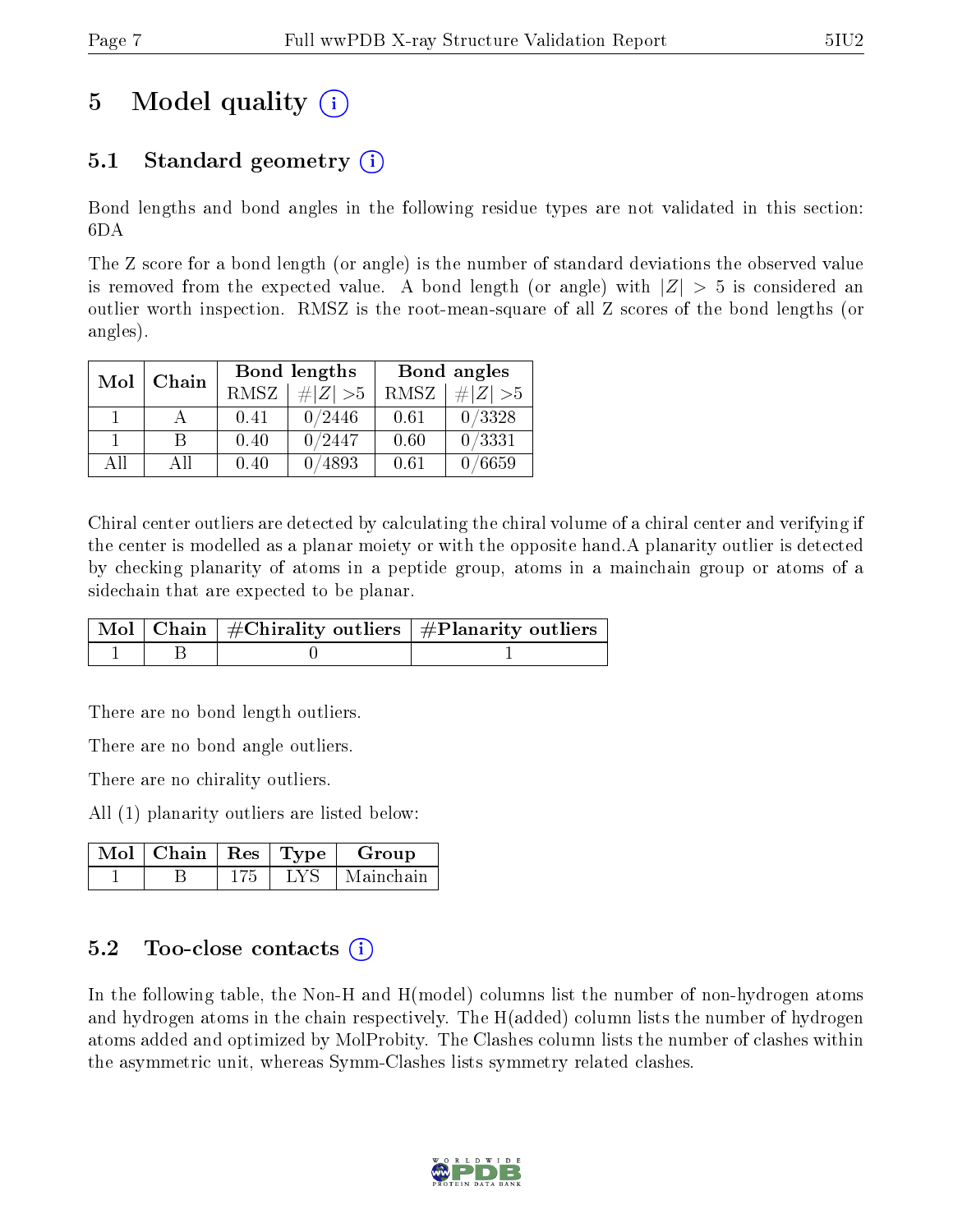|  |      | Mol   Chain   Non-H   $H (model)$   $H (added)$ |      |    | Clashes   Symm-Clashes |
|--|------|-------------------------------------------------|------|----|------------------------|
|  | 2387 |                                                 | 2298 |    |                        |
|  | 2388 |                                                 | 2277 |    |                        |
|  | 37   |                                                 |      |    |                        |
|  | 37   |                                                 |      |    |                        |
|  | 79   |                                                 |      |    |                        |
|  |      |                                                 |      |    |                        |
|  | 4999 |                                                 | 4575 | 21 |                        |

The all-atom clashscore is defined as the number of clashes found per 1000 atoms (including hydrogen atoms). The all-atom clashscore for this structure is 2.

All (21) close contacts within the same asymmetric unit are listed below, sorted by their clash magnitude.

|                      |                      | Interatomic    | Clash         |
|----------------------|----------------------|----------------|---------------|
| Atom-1               | Atom-2               | distance $(A)$ | overlap $(A)$ |
| 1:B:317:LEU:HD23     | 1:B:365:ILE:HG12     | 1.84           | 0.59          |
| 1: A:292: ILE: HG21  | 1: A: 325: PRO: HB2  | 1.86           | 0.57          |
| 1:B:292:ILE:HG21     | 1:B:325:PRO:HB2      | 1.87           | 0.56          |
| 1: A:312: SER: O     | 1: A:316:THR:HG23    | 2.10           | 0.51          |
| 1:A:235:LYS:HG3      | 1: A:388:LEU:HD22    | 1.93           | 0.50          |
| 1:B:312:SER:O        | 1:B:316:THR:HG23     | 2.11           | 0.50          |
| 1:B:273:LEU:HD22     | 1:B:288:ARG:HB3      | 1.95           | 0.49          |
| 1:A:292:ILE:CG2      | 1:A:325:PRO:HB2      | 2.44           | 0.47          |
| 1:A:317:LEU:HD23     | 1:A:365:ILE:HG12     | 1.95           | 0.47          |
| 1: A: 130: ILE: HD11 | 1: A:154:LEU:HD23    | 1.98           | 0.46          |
| 1:B:292:ILE:CG2      | 1:B:325:PRO:HB2      | 2.46           | 0.46          |
| 1: A: 255: LYS: HA   | 1: A:316:THR:HG22    | 1.98           | 0.45          |
| 1:B:255:LYS:HA       | 1: B: 316: THR: HG22 | 1.98           | 0.44          |
| 1:B:130:ILE:HD11     | 1:B:154:LEU:HD23     | 1.99           | 0.44          |
| 1:B:223:GLY:HA2      | 3:B:527:HOH:O        | 2.19           | 0.41          |
| 1:B:311:TYR:HA       | 1:B:368:SER:O        | 2.20           | 0.41          |
| 1:A:189:ASN:HD21     | 1: A:236: HIS: HD2   | 1.67           | 0.41          |
| 1: A:327:TRP:NE1     | 1: A:343: ILE: HG12  | 2.36           | 0.41          |
| 1:B:189:ASN:HD21     | 1:B:236:HIS:HD2      | 1.67           | 0.41          |
| 1:B:191:ALA:HB2      | 1:B:269:VAL:HG12     | 2.02           | 0.40          |
| 1:B:327:TRP:NE1      | 1:B:343:ILE:HG12     | 2.37           | 0.40          |

There are no symmetry-related clashes.

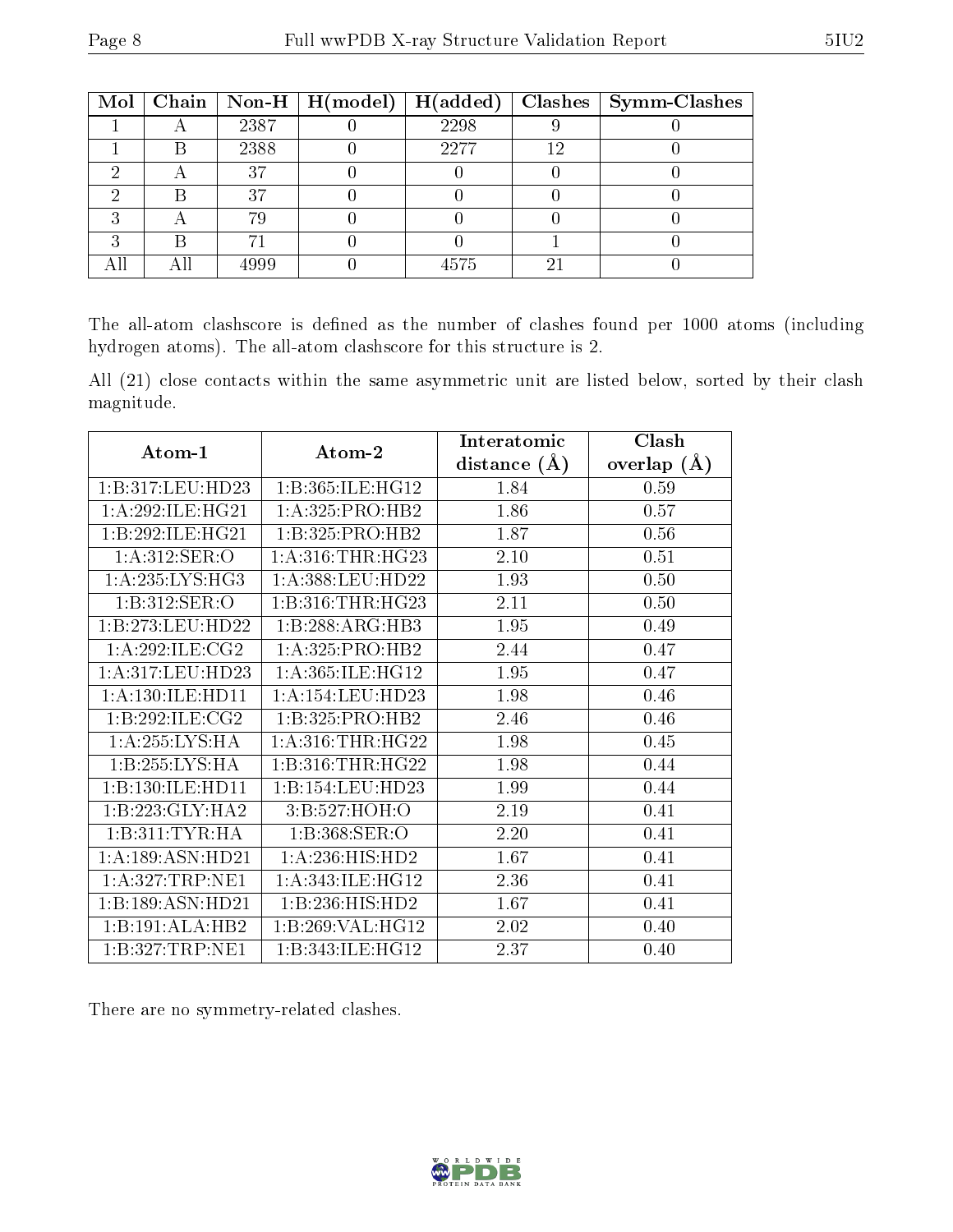## 5.3 Torsion angles (i)

### 5.3.1 Protein backbone  $(i)$

In the following table, the Percentiles column shows the percent Ramachandran outliers of the chain as a percentile score with respect to all X-ray entries followed by that with respect to entries of similar resolution.

The Analysed column shows the number of residues for which the backbone conformation was analysed, and the total number of residues.

| Mol | Chain | Analysed                     | Favoured |           | Allowed   Outliers | Percentiles |
|-----|-------|------------------------------|----------|-----------|--------------------|-------------|
|     |       | $306/332(92\%)$   297 (97\%) |          | $8(3\%)$  | $1(0\%)$           | 66          |
|     |       | $308/332(93\%)$   296 (96\%) |          | 11 $(4%)$ | $1(0\%)$           | 66<br>41    |
| All | All   | 614/664 (92\%)               | 593(97%) | $19(3\%)$ | $2(0\%)$           | 66          |

All (2) Ramachandran outliers are listed below:

| Mol | Chain | Res | Type |
|-----|-------|-----|------|
|     |       |     |      |
|     |       |     |      |

#### 5.3.2 Protein sidechains  $(i)$

In the following table, the Percentiles column shows the percent sidechain outliers of the chain as a percentile score with respect to all X-ray entries followed by that with respect to entries of similar resolution.

The Analysed column shows the number of residues for which the sidechain conformation was analysed, and the total number of residues.

| Mol | Chain | Analysed        | Rotameric    | Outliers | Percentiles |  |  |
|-----|-------|-----------------|--------------|----------|-------------|--|--|
|     |       | $245/290(84\%)$ | 242 (99%)    | $3(1\%)$ | 88<br>71    |  |  |
|     |       | $243/290(84\%)$ | 241 $(99\%)$ | $2(1\%)$ | 93<br>81    |  |  |
| All | All   | $488/580(84\%)$ | 483 (99\%)   | $5(1\%)$ | 91<br>76    |  |  |

All (5) residues with a non-rotameric sidechain are listed below:

| Mol | Chain | Res | Type |
|-----|-------|-----|------|
|     |       | 229 | GLU  |
|     |       | 250 | НE   |
|     |       | 350 | LEU  |
|     |       | 229 | GLU  |

Continued on next page...

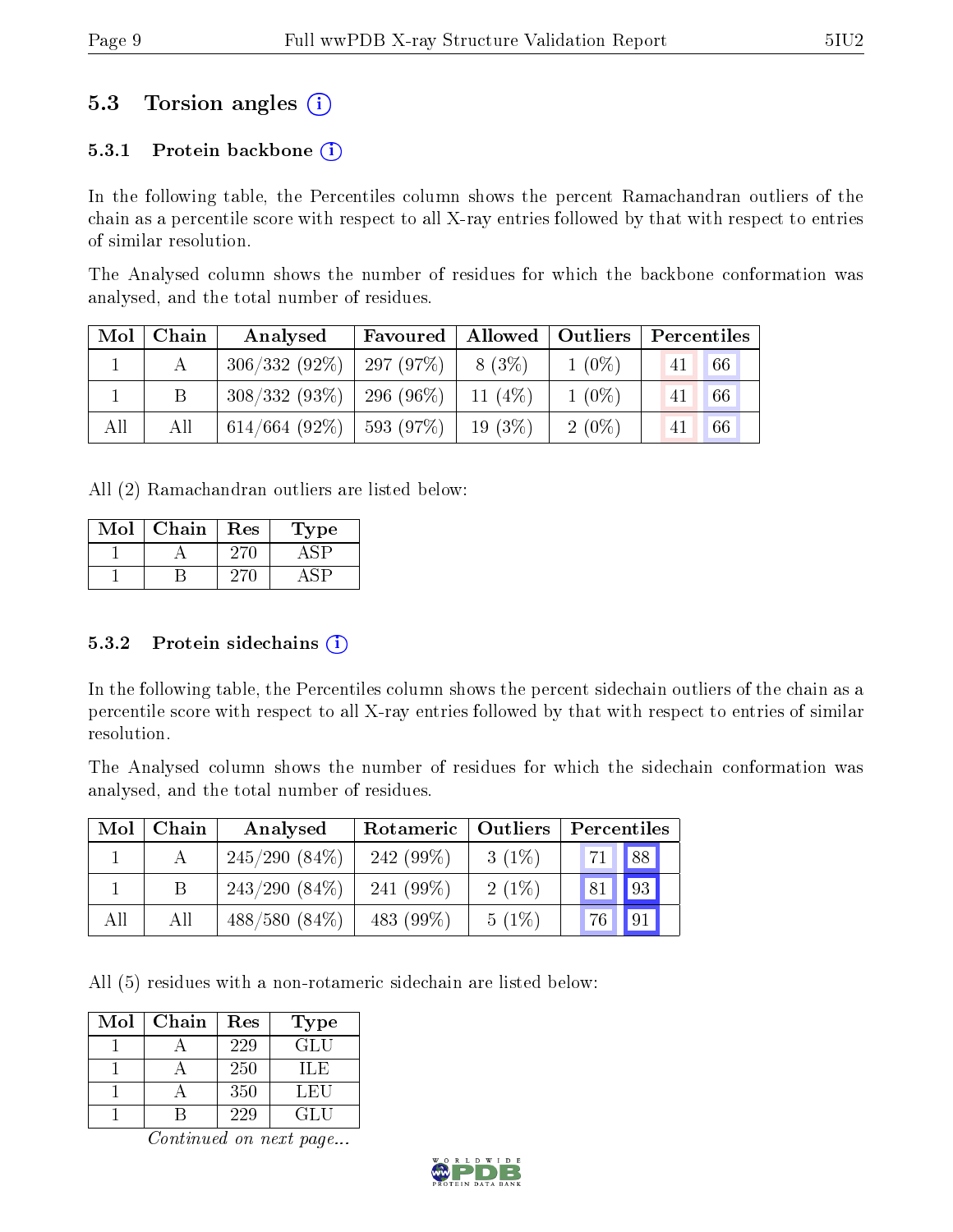Continued from previous page...

| Mol | Chain   Res | ype |
|-----|-------------|-----|
|     |             |     |

Some sidechains can be flipped to improve hydrogen bonding and reduce clashes. There are no such sidechains identified.

#### $5.3.3$  RNA  $(i)$

There are no RNA molecules in this entry.

#### 5.4 Non-standard residues in protein, DNA, RNA chains (i)

There are no non-standard protein/DNA/RNA residues in this entry.

#### 5.5 Carbohydrates (i)

There are no carbohydrates in this entry.

### 5.6 Ligand geometry (i)

2 ligands are modelled in this entry.

In the following table, the Counts columns list the number of bonds (or angles) for which Mogul statistics could be retrieved, the number of bonds (or angles) that are observed in the model and the number of bonds (or angles) that are defined in the Chemical Component Dictionary. The Link column lists molecule types, if any, to which the group is linked. The Z score for a bond length (or angle) is the number of standard deviations the observed value is removed from the expected value. A bond length (or angle) with  $|Z| > 2$  is considered an outlier worth inspection. RMSZ is the root-mean-square of all Z scores of the bond lengths (or angles).

|     | $_+$ Mol $\mid$ Type $\mid$ Chain $\mid$ Res $\mid$ |     | Link           |            | Bond lengths |             |          | Bond angles |                        |
|-----|-----------------------------------------------------|-----|----------------|------------|--------------|-------------|----------|-------------|------------------------|
|     |                                                     |     |                | Counts     | RMSZ         | # $ Z  > 2$ | Counts   | $^+$ RMSZ   | # $ Z  > 2$            |
| 6DA |                                                     | 401 |                | 36, 43, 43 | 0.84         | $1(2\%)$    | 44,61,61 | 1.79        | $ 7(15\%) $            |
| 6DA |                                                     | 401 | $\blacksquare$ | 36, 43, 43 | 0.84         | $1(2\%)$    | 44,61,61 | 1.82        | $\mid 8 \ (18\%) \mid$ |

In the following table, the Chirals column lists the number of chiral outliers, the number of chiral centers analysed, the number of these observed in the model and the number defined in the Chemical Component Dictionary. Similar counts are reported in the Torsion and Rings columns. '-' means no outliers of that kind were identified.

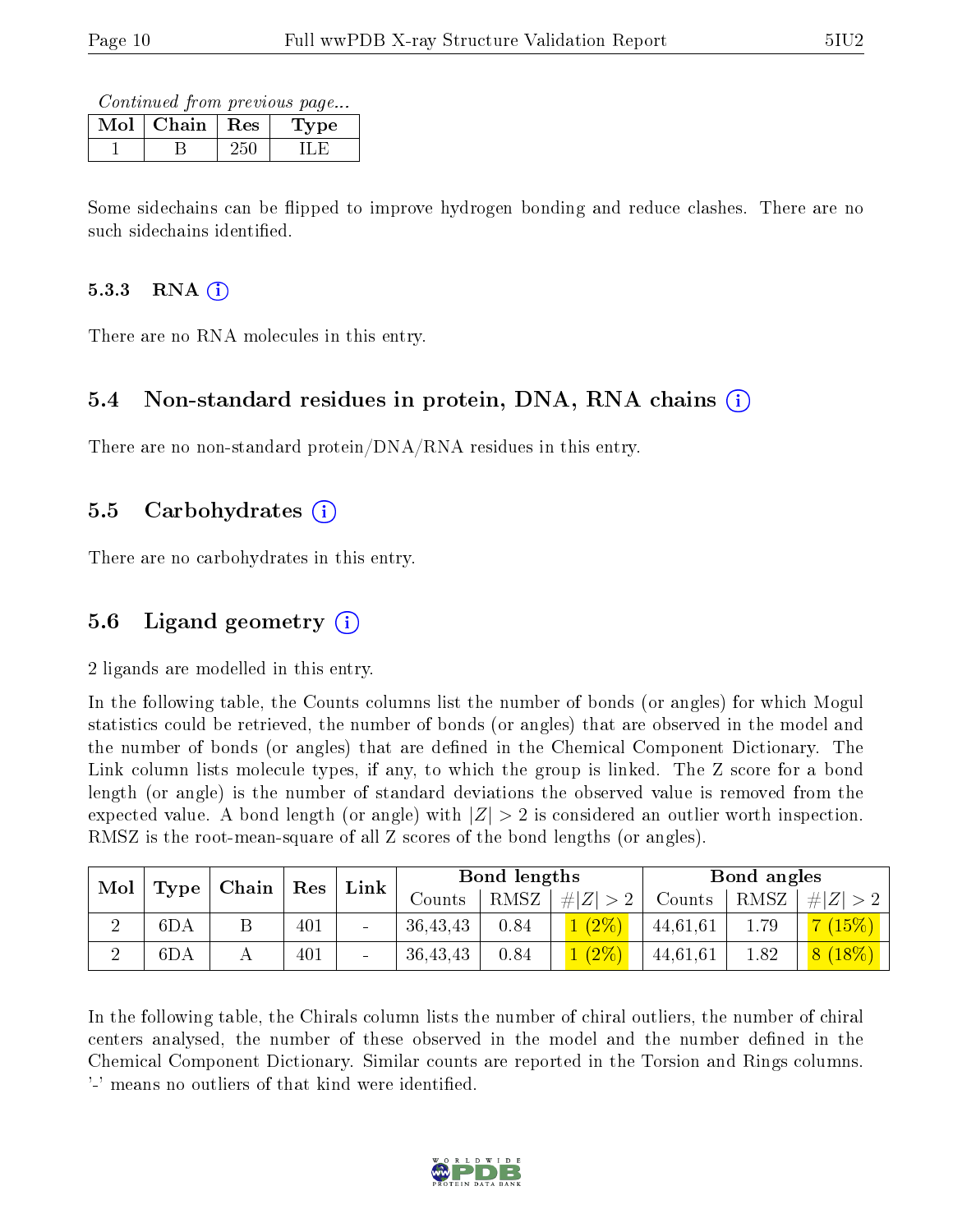|--|--|

| Mol |     |  |        | $\vert$ Type $\vert$ Chain $\vert$ Res $\vert$ Link $\vert$ Chirals | <b>Torsions</b>                                    | Rings |
|-----|-----|--|--------|---------------------------------------------------------------------|----------------------------------------------------|-------|
|     | 6DA |  | $\sim$ | <b>Contract Contract</b>                                            | $1/12/22/22$   $0/7/7/7$                           |       |
|     | 6DA |  | $\sim$ |                                                                     | $\frac{1}{2}/\frac{12}{22}/\frac{22}{2}$   0/7/7/7 |       |

All (2) bond length outliers are listed below:

|  |     | $\mid$ Mol $\mid$ Chain $\mid$ Res $\mid$ Type $\mid$ Atoms $\mid$ | $\mathbf{Z}$ | $\perp$ Observed( $\AA$ )   Ideal( $\AA$ ) |  |
|--|-----|--------------------------------------------------------------------|--------------|--------------------------------------------|--|
|  |     | $401$   6DA   C10-N3   -2.53                                       |              | .41                                        |  |
|  | 401 | $6DA$   $C10-N3$   $-2.35$                                         |              | l 41                                       |  |

All (15) bond angle outliers are listed below:

| Mol            | Chain | Res | <b>Type</b>     | Atoms                                             | Z       | Observed( | Ideal (°) |
|----------------|-------|-----|-----------------|---------------------------------------------------|---------|-----------|-----------|
| $\overline{2}$ | А     | 401 | 6 <sub>DA</sub> | $C15-C14-C21$                                     | $-6.60$ | 114.47    | 121.12    |
| $\overline{2}$ | B     | 401 | 6DA             | $C15-C14-C21$                                     | $-6.40$ | 114.66    | 121.12    |
| $\overline{2}$ | В     | 401 | 6 <sub>DA</sub> | $C21-C20-C16$                                     | $-5.18$ | 115.72    | 119.65    |
| $\overline{2}$ | А     | 401 | 6 <sub>DA</sub> | $C21-C20-C16$                                     | $-4.92$ | 115.91    | 119.65    |
| $\overline{2}$ | B     | 401 | 6DA             | $C20-C21-C14$                                     | 4.05    | 122.19    | 120.03    |
| $\overline{2}$ | А     | 401 | 6DA             | C <sub>20</sub> -C <sub>21</sub> -C <sub>14</sub> | 4.03    | 122.18    | 120.03    |
| $\overline{2}$ | А     | 401 | 6DA             | $C17-C16-C20$                                     | $-3.67$ | 113.08    | 119.41    |
| $\overline{2}$ | А     | 401 | 6DA             | $C19-C18-C22$                                     | $-3.66$ | 120.20    | 123.28    |
| $\overline{2}$ | B     | 401 | 6DA             | $C17-C16-C20$                                     | $-3.48$ | 113.40    | 119.41    |
| $\overline{2}$ | А     | 401 | 6DA             | $C12-C7-N2$                                       | 3.13    | 115.32    | 108.04    |
| $\overline{2}$ | B     | 401 | 6DA             | $C12$ - $C7$ - $N2$                               | 3.11    | 115.28    | 108.04    |
| $\overline{2}$ | B     | 401 | 6DA             | $C19-C18-C22$                                     | $-2.85$ | 120.89    | 123.28    |
| $\overline{2}$ | А     | 401 | 6DA             | $C10-C11-C12$                                     | $-2.57$ | 118.04    | 120.95    |
| $\overline{2}$ | B     | 401 | 6DA             | $C10-C11-C12$                                     | $-2.51$ | 118.11    | 120.95    |
| $\overline{2}$ | А     | 401 | 6DA             | $C17-C16-N5$                                      | 2.03    | 124.32    | 118.85    |

There are no chirality outliers.

All (3) torsion outliers are listed below:

| Mol   Chain | Res  | $\vert$ Type | Atoms       |
|-------------|------|--------------|-------------|
|             | 401  | 6D A         | $N1-C-C1-N$ |
|             | -401 | 6D A         | C-C1-N-C5   |
|             | 401  | 6 D A        | $C-C1-N-C2$ |

There are no ring outliers.

No monomer is involved in short contacts.

The following is a two-dimensional graphical depiction of Mogul quality analysis of bond lengths, bond angles, torsion angles, and ring geometry for all instances of the Ligand of Interest. In addition, ligands with molecular weight  $> 250$  and outliers as shown on the validation Tables will

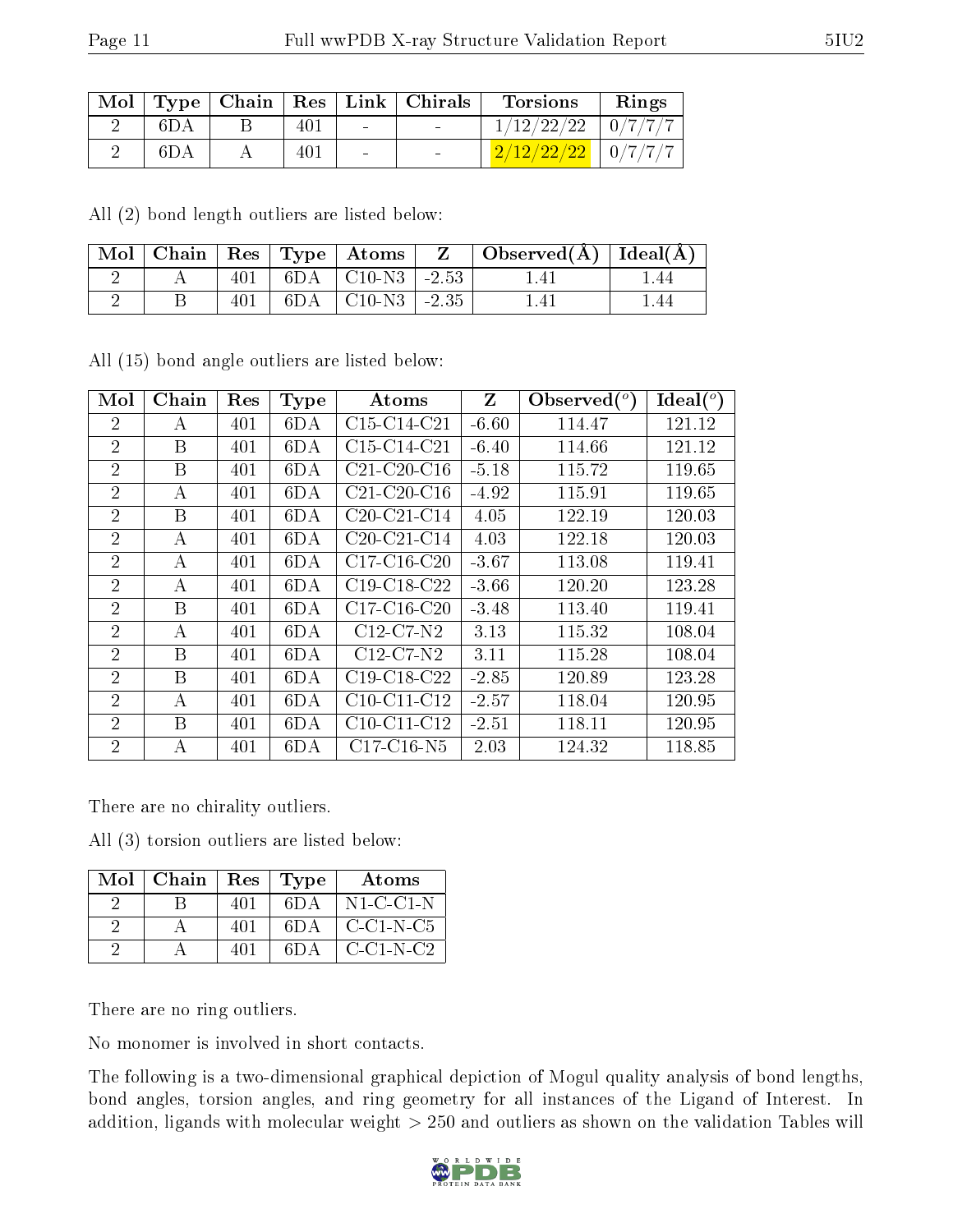also be included. For torsion angles, if less then 5% of the Mogul distribution of torsion angles is within 10 degrees of the torsion angle in question, then that torsion angle is considered an outlier. Any bond that is central to one or more torsion angles identified as an outlier by Mogul will be highlighted in the graph. For rings, the root-mean-square deviation (RMSD) between the ring in question and similar rings identified by Mogul is calculated over all ring torsion angles. If the average RMSD is greater than 60 degrees and the minimal RMSD between the ring in question and any Mogul-identified rings is also greater than 60 degrees, then that ring is considered an outlier. The outliers are highlighted in purple. The color gray indicates Mogul did not find sufficient equivalents in the CSD to analyse the geometry.



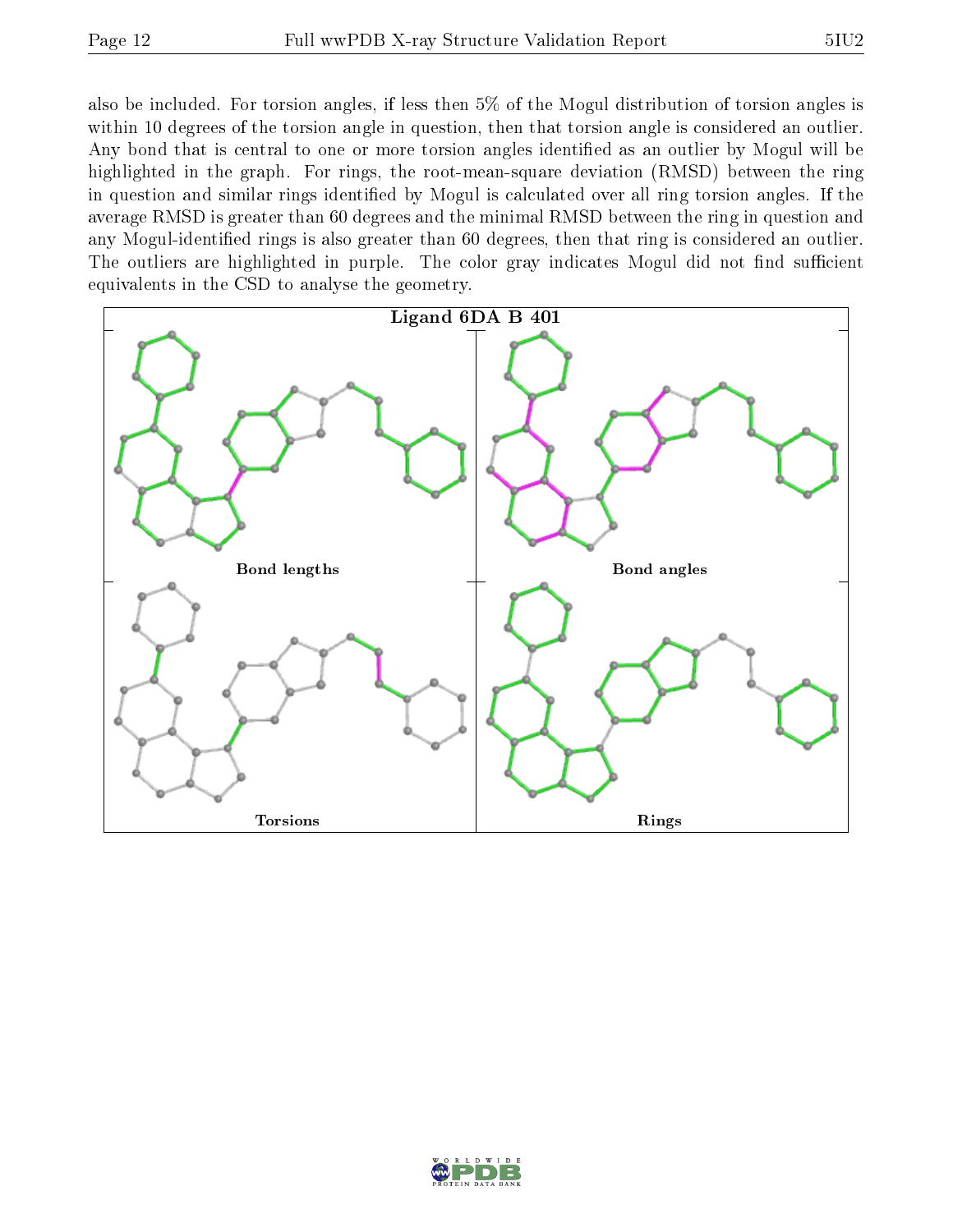

### 5.7 [O](https://www.wwpdb.org/validation/2017/XrayValidationReportHelp#nonstandard_residues_and_ligands)ther polymers (i)

There are no such residues in this entry.

# 5.8 Polymer linkage issues (i)

There are no chain breaks in this entry.

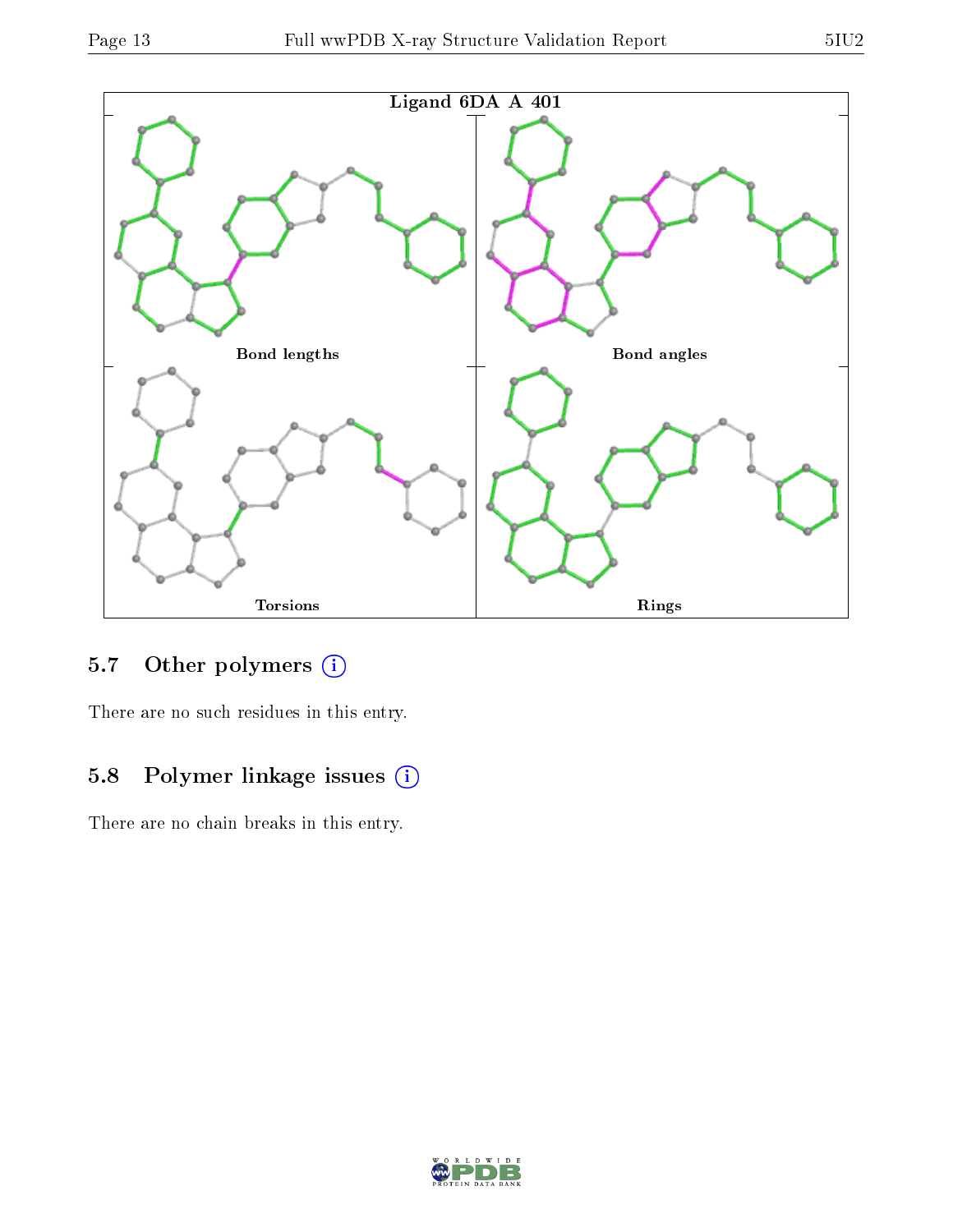# 6 Fit of model and data  $\left( \cdot \right)$

# 6.1 Protein, DNA and RNA chains (i)

In the following table, the column labelled  $#RSRZ>2'$  contains the number (and percentage) of RSRZ outliers, followed by percent RSRZ outliers for the chain as percentile scores relative to all X-ray entries and entries of similar resolution. The OWAB column contains the minimum, median,  $95<sup>th</sup>$  percentile and maximum values of the occupancy-weighted average B-factor per residue. The column labelled  $Q< 0.9$  lists the number of (and percentage) of residues with an average occupancy less than 0.9.

| Mol | Chain | Analysed         | ${ <\hspace{-1.5pt}{\mathrm{RSRZ}} \hspace{-1.5pt}>}$ | $\#\text{RSRZ}{>}2$ | $OWAB(A^2)$    | $\rm Q\textcolor{black}{<}0.9$ |
|-----|-------|------------------|-------------------------------------------------------|---------------------|----------------|--------------------------------|
|     |       | $312/332(93\%)$  | 0.02                                                  | $3(0\%)$ 82 83      | 14, 26, 46, 72 |                                |
|     | B     | $313/332(94\%)$  | 0.02                                                  | $2(0\%)$ 89 91      | 12, 28, 46, 65 |                                |
| All | Αll   | $625/664$ (94\%) | 0.02                                                  | $5(0\%)$ 86   87    | 12, 27, 46, 72 |                                |

All (5) RSRZ outliers are listed below:

| Mol | Chain | Res | <b>Type</b> | $\overline{\text{RSR}}$ |
|-----|-------|-----|-------------|-------------------------|
|     |       | 140 | <b>GLY</b>  | 3.3                     |
|     |       | 278 | <b>THR</b>  | 2.4                     |
|     |       | 280 | ASP         | 2.4                     |
|     |       | 141 | SER.        | 2.3                     |
|     |       | 172 | A SP        | 2.0                     |

### 6.2 Non-standard residues in protein, DNA, RNA chains  $(i)$

There are no non-standard protein/DNA/RNA residues in this entry.

### 6.3 Carbohydrates (i)

There are no carbohydrates in this entry.

## 6.4 Ligands  $(i)$

In the following table, the Atoms column lists the number of modelled atoms in the group and the number defined in the chemical component dictionary. The B-factors column lists the minimum, median,  $95<sup>th</sup>$  percentile and maximum values of B factors of atoms in the group. The column labelled  $Q< 0.9$  lists the number of atoms with occupancy less than 0.9.

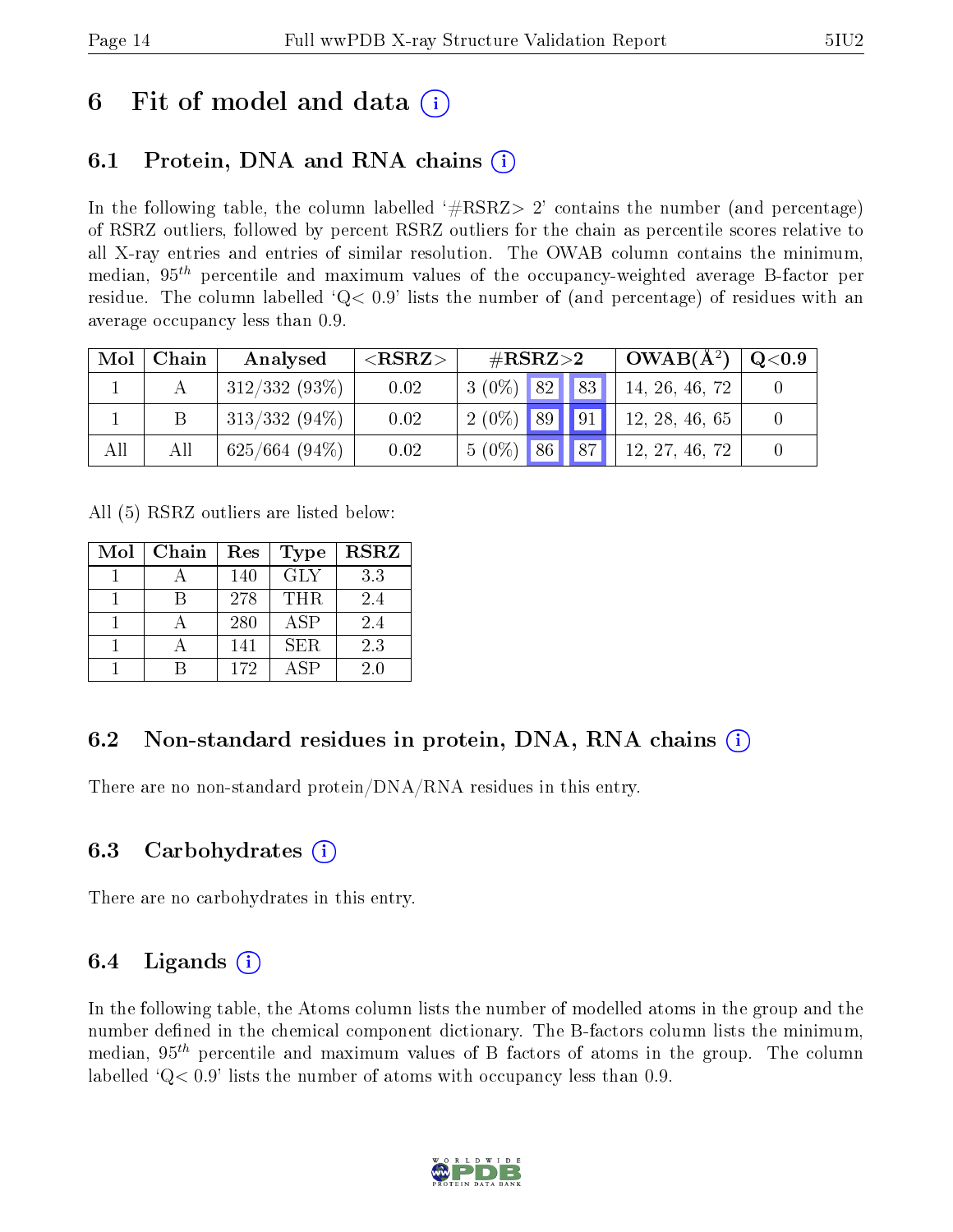|     |  |                 |      |      | $\vert$ Mol $\vert$ Type $\vert$ Chain $\vert$ Res $\vert$ Atoms $\vert$ RSCC $\vert$ RSR $\vert$ B-factors(A <sup>2</sup> ) $\vert$ Q<0.9 |  |
|-----|--|-----------------|------|------|--------------------------------------------------------------------------------------------------------------------------------------------|--|
| 6DA |  | $401$   $37/37$ | 0.95 | 0.17 | -16.22.45.47                                                                                                                               |  |
| 6DA |  | $401$   $37/37$ | 0.95 | 0.18 | -13.21.47.48                                                                                                                               |  |

The following is a graphical depiction of the model fit to experimental electron density of all instances of the Ligand of Interest. In addition, ligands with molecular weight  $> 250$  and outliers as shown on the geometry validation Tables will also be included. Each fit is shown from different orientation to approximate a three-dimensional view.